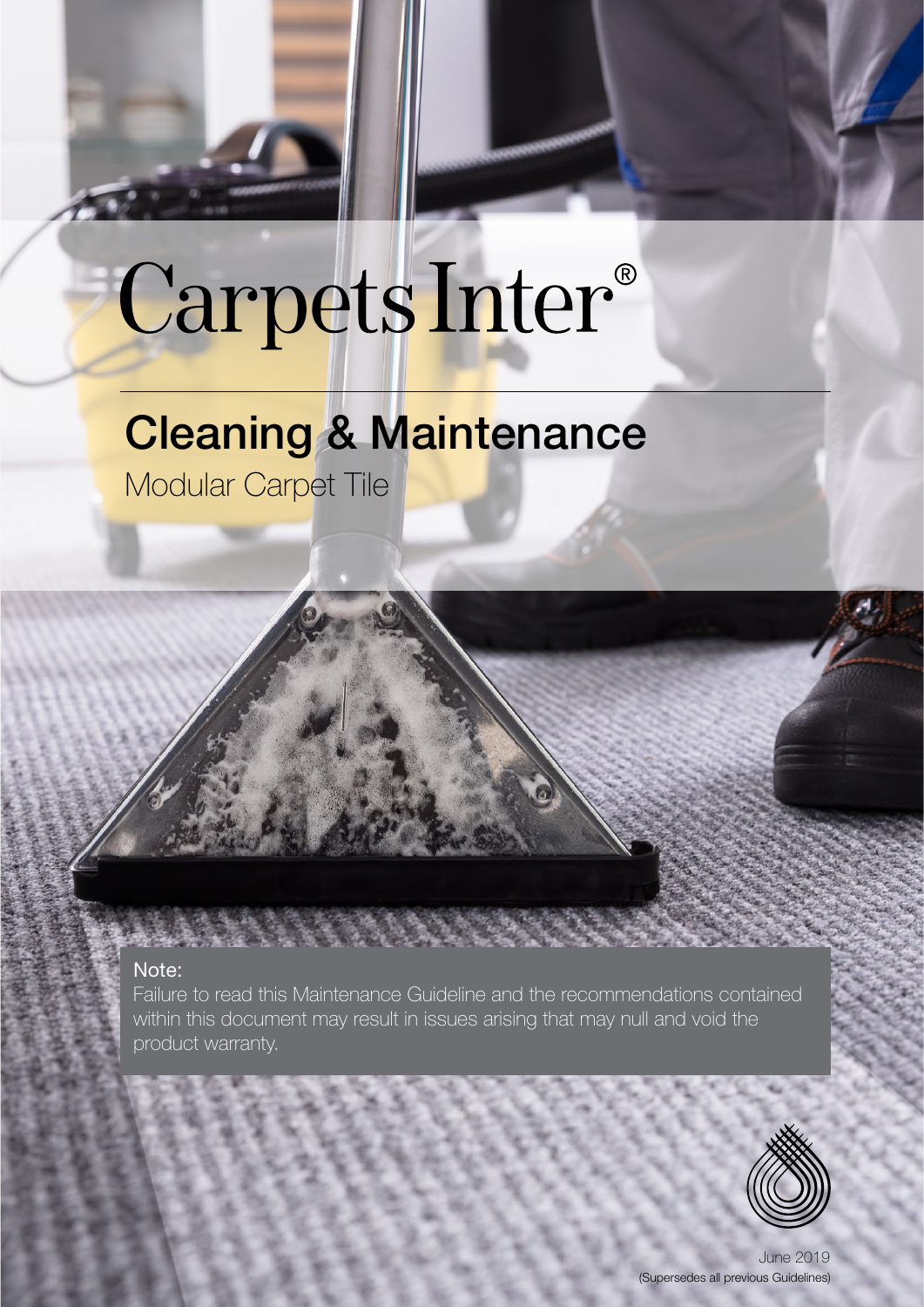# Table of Contents

| 1.  |                                                                    |
|-----|--------------------------------------------------------------------|
| 2.  |                                                                    |
| 3.  |                                                                    |
| 4.  |                                                                    |
| 5.  |                                                                    |
| 6.  |                                                                    |
| 7.  |                                                                    |
| 8.  |                                                                    |
| 9.  | Recommended Cleaning Products, Equipment and Maintenance Systems 6 |
| 10. |                                                                    |
| 11. |                                                                    |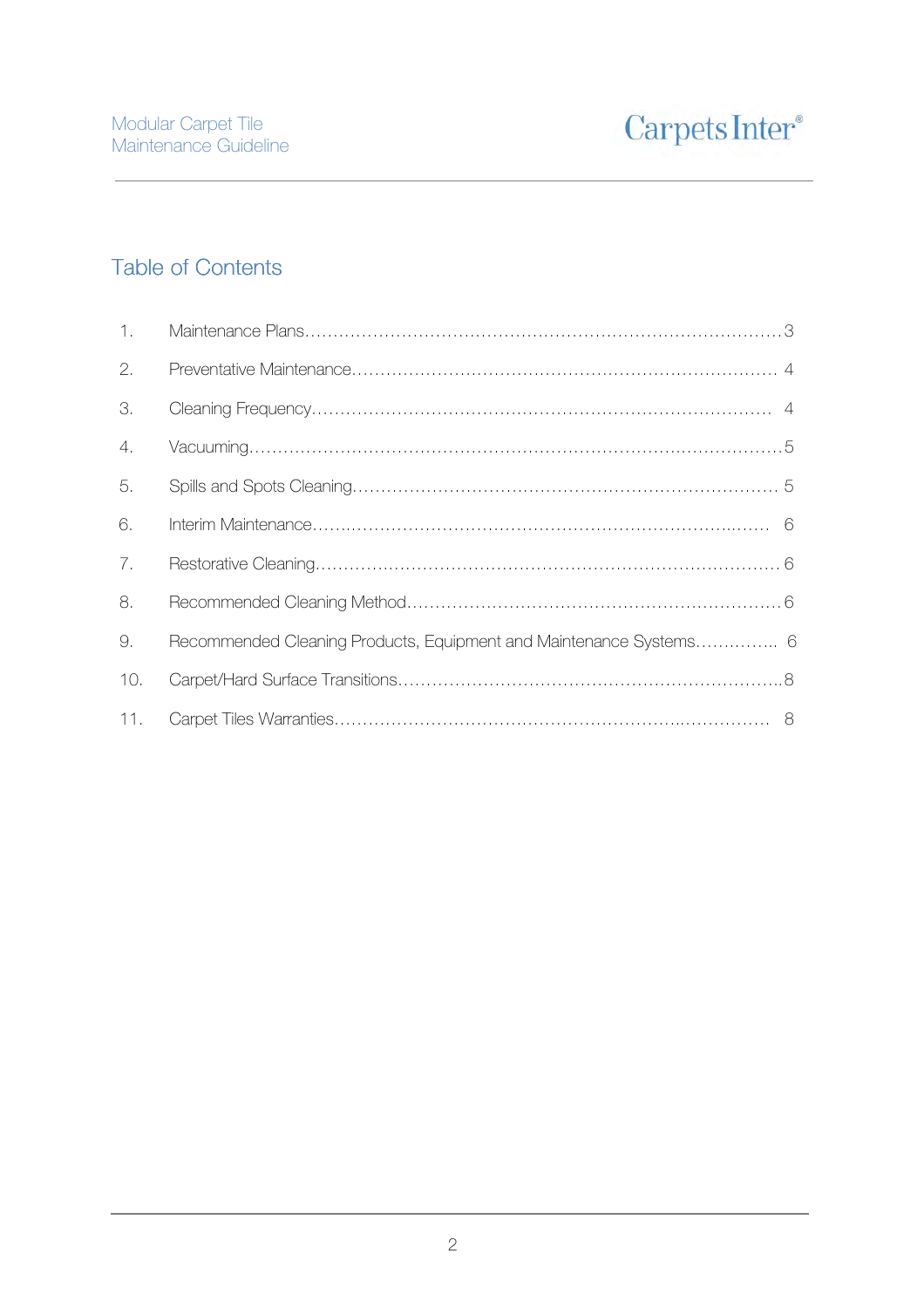#### 1. Maintenance Plans 1. Maintenance Plans

Long term performance and appearance retention begins with effective maintenance. Improper maintenance may reduce the useful life of the modular carpet tile. A proper maintenance program is important for long-term performance and improved Indoor Air Quality. Test results show that carpet fiber entraps airborne contaminates from the breathing zone. Utilizing approved vacuum cleaners, cleaning chemicals and cleaning methods, the Indoor Air Quality of the facility is greatly improved. Soil prevention with entrance barrier walk-off matting, vacuuming and spot removal should be included in the regular maintenance plan.

#### Clean and Dry - Improving air quality and environment  $\binom{11}{1}$

To promote a healthy environment Dr. Michael Berry states in his position paper "Protecting the Built Environment: Cleaning for Health", that "a clean environment is sanitary. When a sanitary condition exists, an adverse health effect is unlikely. Manufacturers' recommendations for cleaning provide adequate guidelines, calling for frequent vacuuming and periodic professional deep cleaning that emphasizes removal of foreign substances and minimizing residue. In the long run, these measures protect the carpet and promote environmental health."

Carpet pile has a unique, positive ''filter-like" or particle trapping feature that tends to trap and hold particles to the floor that would otherwise become airborne. Matter being held by the "filterlike" feature of carpet can be removed from the environment instead of recirculating in the air continually, by using a high-power vacuum cleaner that has the "CRI Seal of Approval/Green Label". Refreshing the indoor environment can be as easy as having a regular vacuuming and deep cleaning schedule.

Keeping the environment dry is a very important process. To help prevent the growth of bacteria and mold, one should immediately attend to liquid spills and fix sources of excess moisture and humidity. Air movers, HVAC handling systems and dehumidifiers will assist in the drying when hot water extraction has been utilized.

<sup>(1)</sup> CRI Carpet Maintenance Guidelines For Commercial Applications, August 26, 2014, Page 4. Berry, Michael, Ph.D., Protecting the Built Environment: Cleaning for Health, Tricomm 21st Press, Chapel Hill, NC, 1993, Page 108.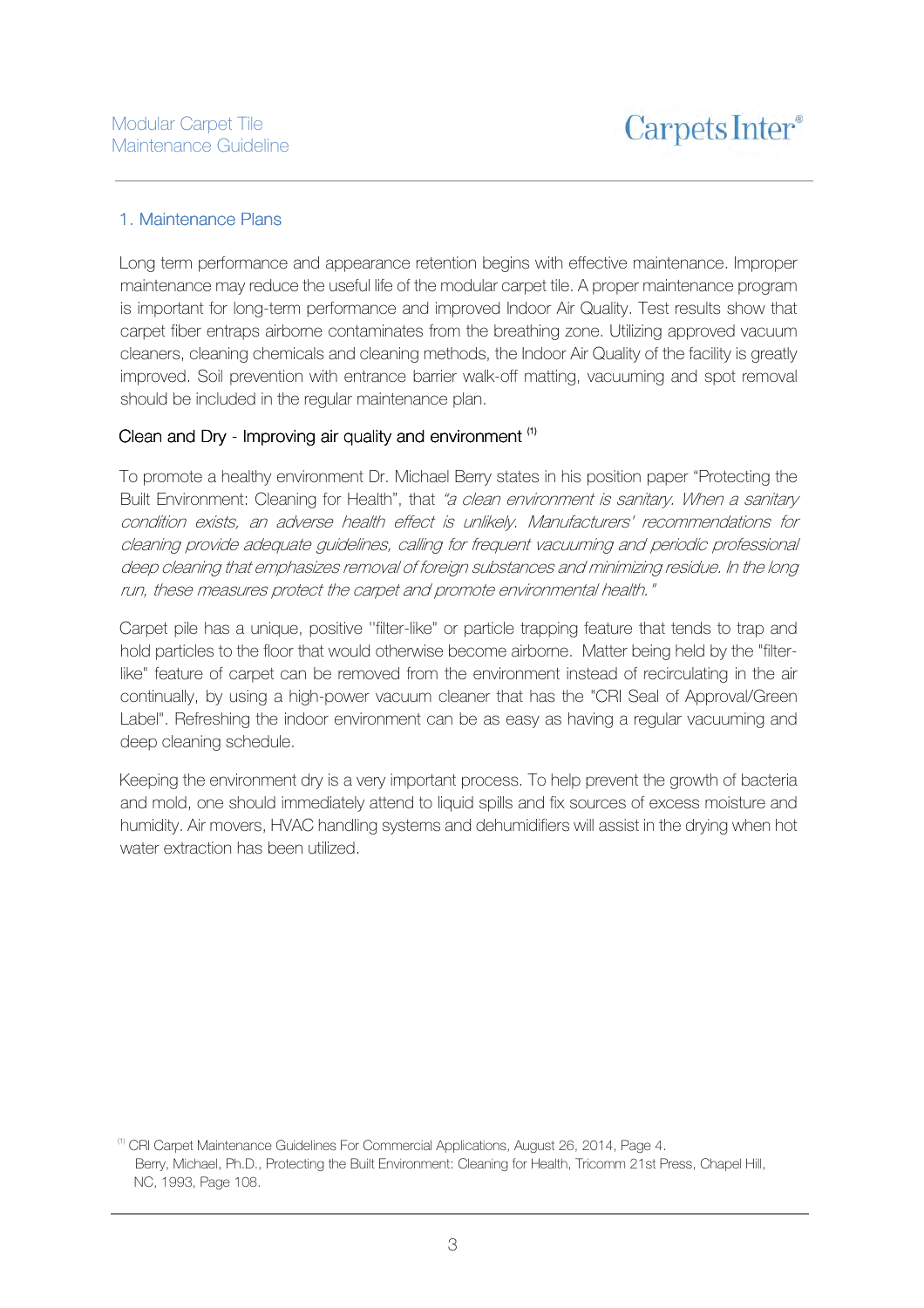#### 2. Preventative Maintenance

Effective carpet maintenance begins outside the structure. Areas around entryways must be kept clean and free of any contaminants that may be transferred underfoot into the facility.

The best way to prevent or decrease carpet & rug soiling is to not allow soil into the facility. Up to 94% of the soil found inside of a building comes from the outside. The most effective way to control unwanted soil is to utilize control or walk off "barrier" mats at all hard surface entryways. It has been determined that at least six footsteps (18-20 feet) are required for efficient soil transfer onto the entry mats.

Walk off mats also help prevent slip/fall accidents from occurring on the hard surface areas. Studies show that 80% of all slip/falls occur on hard surfaced flooring, with 80% of those resulting in injury.

Daily maintenance of entry mats is required. Soiled mats should be removed or replaced to eliminate the tracking of unwanted soil onto the carpet.

# 3. Cleaning Frequency 3. Cleaning Frequency

The following guidelines have been established by the Institute of Inspection, Cleaning and Restoration Certification (IICRC). They are to serve as guidelines on recommended cleaning frequencies for carpet from a public health perspective in addition to a traditional aesthetic concern for appearance retention.

|                                                           | Carpet Owner/Maintainer                                    | Professional Carpet Cleaner/Restorer     |                                                           |                         |
|-----------------------------------------------------------|------------------------------------------------------------|------------------------------------------|-----------------------------------------------------------|-------------------------|
| <b>Traffic Soil</b><br>Rating                             | Vacuuming                                                  | Spot Cleaning                            | Interim Maintenance<br>(Between Restorative<br>Cleanings) | Restorative<br>Cleaning |
| Light<br>$<$ 500 Foot<br>Traffics per day                 | 1 to 2 per week                                            | Daily or as soon as<br>spots are noticed | 1 to 3 Times annually                                     | 1 to 2 Times annually   |
| Medium<br>(moderate)<br>500-1000<br>foot traffics per day | Daily in traffic areas<br>Overall 3 to 4 X per<br>week     | Daily or as soon as<br>spots are noticed | 3 to 6 Times annually                                     | 2 to 4 Times annually   |
| Heavy<br>1000-2500<br>foot traffics per day               | Daily in traffic areas<br>Overall 4 to 7 X per<br>week     | Daily or as soon as<br>spots are noticed | 6 to 12 Times annually                                    | 3 to 6 Times annually   |
| Very Heavy >2500<br>foot traffics per day                 | 1 to 2 X daily in<br>traffic areas<br>Overall 7 X per week | Daily or as soon as<br>spots are noticed | 12 to 52 Times annually 6 to 12 Times annually            |                         |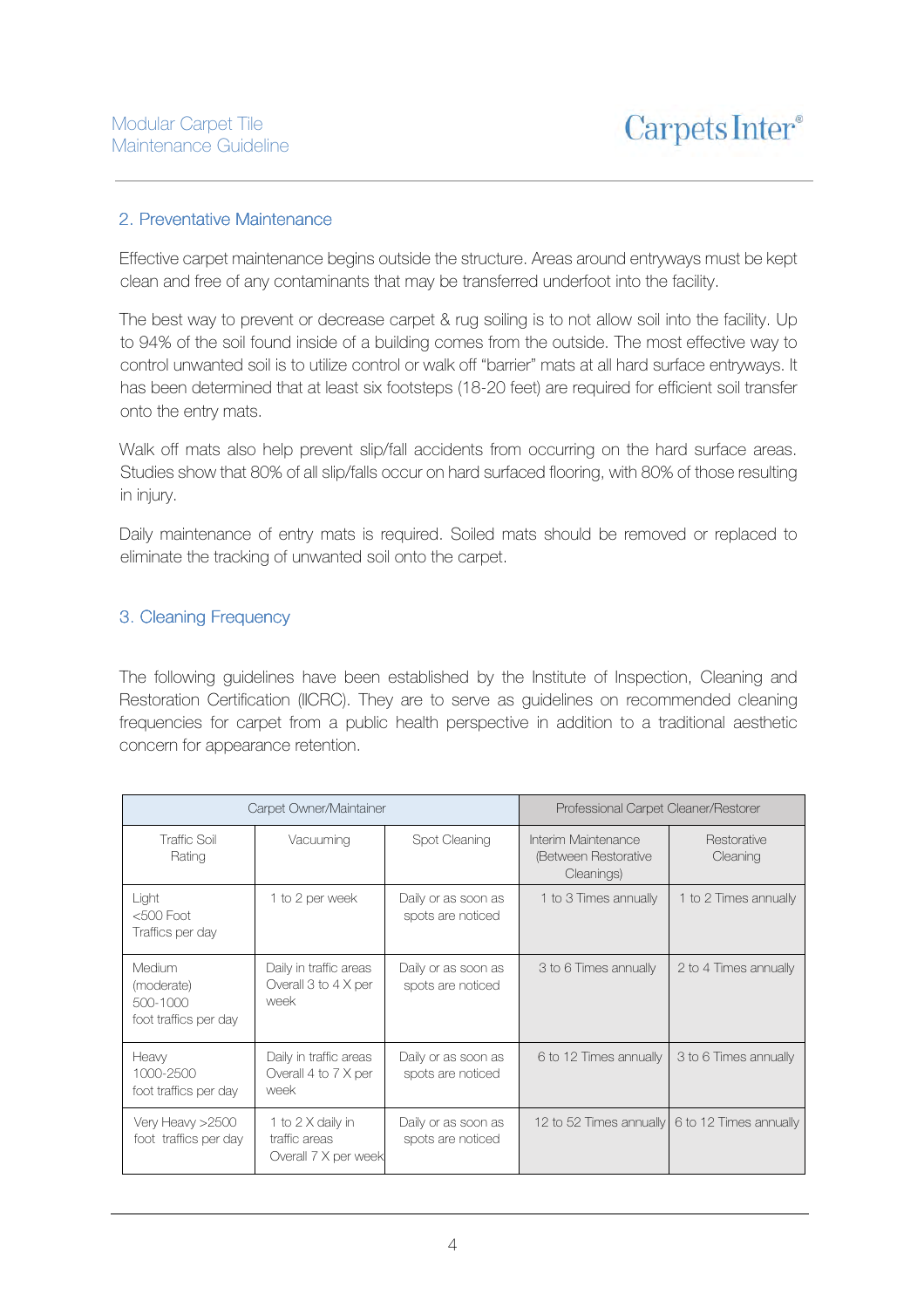Note: Although these are the recommended traffic-rating guidelines, users of this information should be aware that the condition of every building differs in traffic, soiling rates and usage. Common sense, experience and good judgment help dictate the best carpet maintenance program. Each individual facility should be assessed based on use, climate and desired appearance level.

# 4. Vacuuming

Routine vacuuming is essential for the proper maintenance of any carpet. This is best accomplished through the regular use of an upright vacuum with dual motors. The brushes and suction are driven by separate motors. Vacuums with beater bars are not recommended.

- Vacuuming should be performed at a rate of two feet per second for three to five passes over the same area.
- Vacuuming takes time and commitment, but is the most cost-effective way of preserving your carpet's appearance.

Note: All vacuums must be approved by the Carpet and Rug Institute's Seal of Approval (SOA) Testing Program. A list of approved manufacturers and products can be found on the CRI website at www.carpet-rug.org or contact Carpets Inter for further information.

#### 5. Spills and Spots Cleaning

Spills and spots are inevitable, but they don't have to be permanent. There should be and immediate reaction to remove incidental spills, mud, oil, tar, etc., from the surface of the carpet. These contaminants should be removed as quickly as possible to prevent the spill on the carpet from becoming a permanent stain.

Food spills should be removed as much as possible by scraping gently with a spoon or dull knife.

Liquid spills should be blotted with as dry, white, absorbent cloth or plain white paper towels. Do not scrub the affected area as this creates friction and heat thus forcing the spillage deeper into the base of the pile. Continue to blot until the area is completely dry.

It is recommended to contact a CRI SOA Service provider or follow recommended guidelines from the manufacturer or the supplier that sell cleaning and spot treatment products to professional carpet cleaners. Be sure to always check with the carpet manufacturer to make sure what type of cleaning solutions can be safely used on the carpet. See CRI approved cleaning solutions at www.carpetrug.org.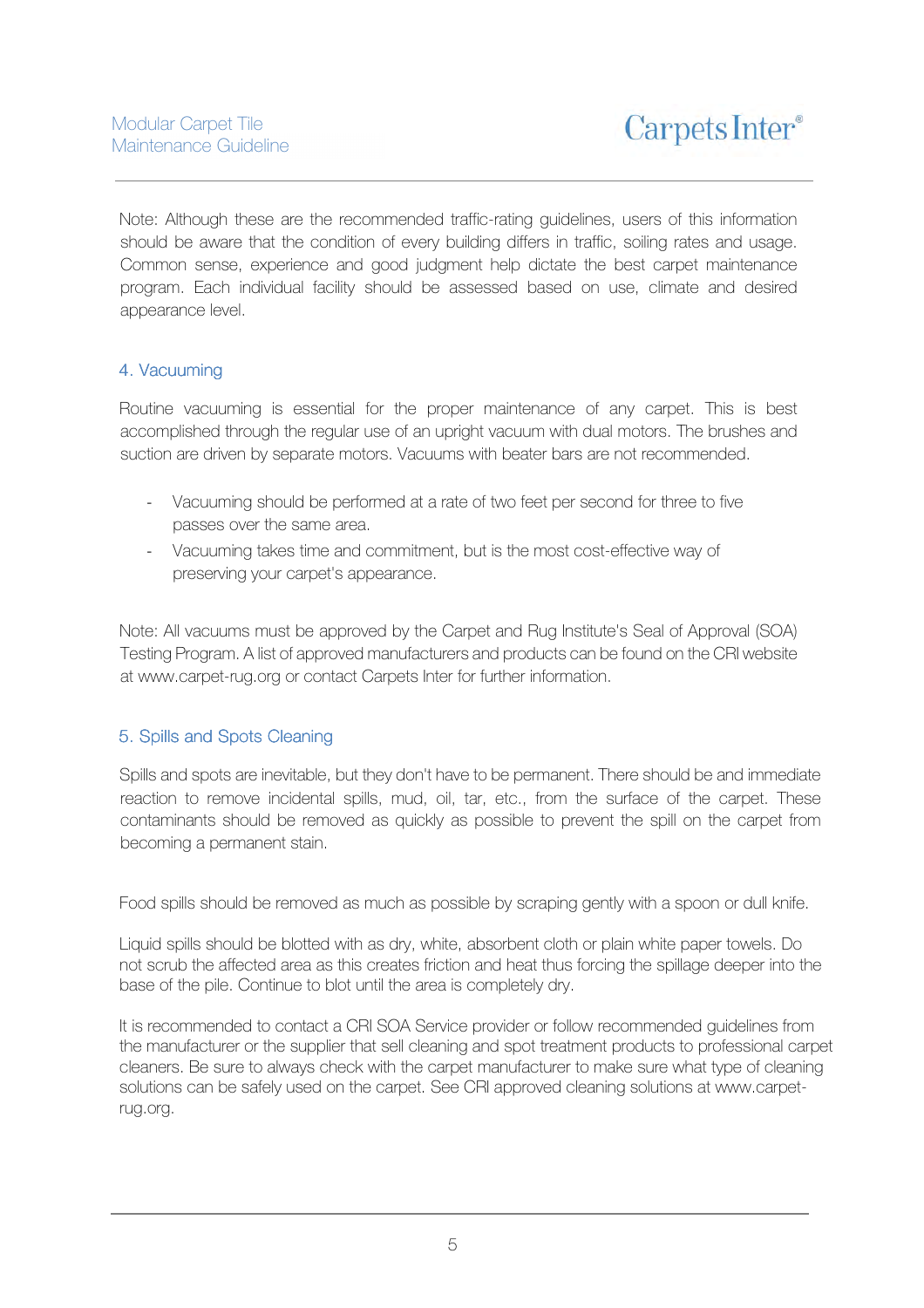Carpets Inter<sup>®</sup>

#### 6. Interim Maintenance 6. Interim Maintenance .

Interim maintenance is a high-production, fast drying process used between restorative cleanings. The frequency of interim maintenance depends on traffic, carpet location, use and exposure to soiling.

#### 7. Restorative Cleaning

Restorative cleaning is the process of extracting or removing entrapped soils and residues. Higher moisture levels, lower production rates and slower drying are characteristic of deep cleanings.

#### 8. Recommended Cleaning Method

Hot Water Extraction is the recommended method for cleaning all modular carpet tiles manufactured by Carpets Inter. Sometimes referred to as "steam cleaning", there is actually only hot water sprayed onto the carpet fibers. The hot water and soil are then extracted from the carpet.

A pre-spray is recommended prior to the extraction process. The pre-spray is applied with a common pump up sprayer at the recommended application rate. Agitation using hand brushing or mechanical brush action is followed with hot water extraction.

In-tank cleaning solutions should never be mixed in excess of the recommended dilution rates. When using a box & wand or truck mount Hot Water Extractor, one pass with spray and two dry passes are recommended.

Caution: The rotary action of the Spin Bonnet or any rotary brush cleaning equipment may distort the pile yarn when and if the equipment is used improperly. Therefore Carpets Inter does not recommend the bonnet method for cleaning and maintenance and as such will void all warranties.

Note: For all cleaning methods, follow the Institute of Inspection, Cleaning and Restoration Certification (IICRC) S100 Standard and Reference Guide for Professional Carpet Cleaning. www.iicrc.org or contact your Carpets Inter representative.

#### 9. Recommended Cleaning Products, Equipment and Maintenance Systems

Carpets Inter requires that all Carpet & Rug Maintenance Cleaning Products, Maintenance Equipment and Maintenance Systems be certified through the Carpet & Rug Institute (CRI) Green Label and Seal of Approval Programs.

The products and systems approved by the CRI have undergone rigorous testing to assure that our carpets & rugs will receive the care demanded by our customers and in turn provide the longterm performance and appearance retention expected of our products. All maintenance product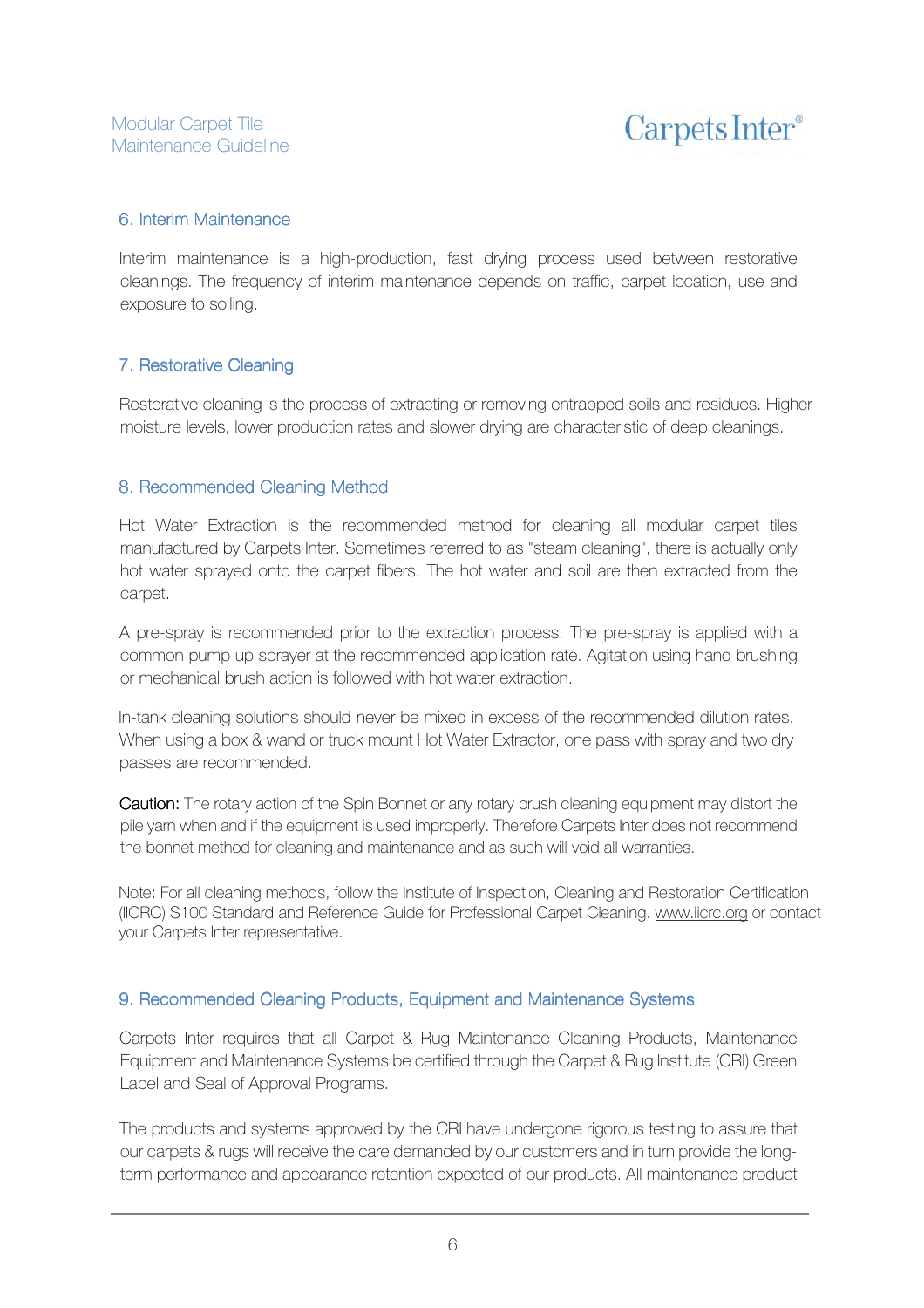categories are covered in the testing programs. Failure to use these products will void all performance warranties.

# CRI Green Label/SOA Programs

Please refer to the carpet and rug institute website – www.carpet-rug.org for data on:-

- Vacuum Cleaners
- Cleaning Agents (Spotters, Pre-Sprays and In-Tank)
- Interim and Deep Cleaning Equipment
- Deep Cleaning Systems
- Service Providers

# **Cleaning Agent**

The Synthetic Face Fiber used in Carpets Inter modular carpet tiles are solution dyed Nylon type 6, type 6,6 and PP BCF which require a pH in the 5.5-10.0 range. As with any fiber/cleaning agent, pretest an area to test for colorfastness.

# Drying

The key to cleaning and maintaining all carpets is clean and dry.

It is imperative that the carpet be allowed to dry before foot traffic is allowed on the newly cleaned carpet. Utilization of the HVAC system, in conjunction with portable air movers is a must.

All cleaning agents must be approved by the Carpet and Rug Institute's Seal of Approval (SOA) Testing Program. A list of approved products can be found on the CRI website at www.carpetrug.org or contact Carpets Inter for further information.